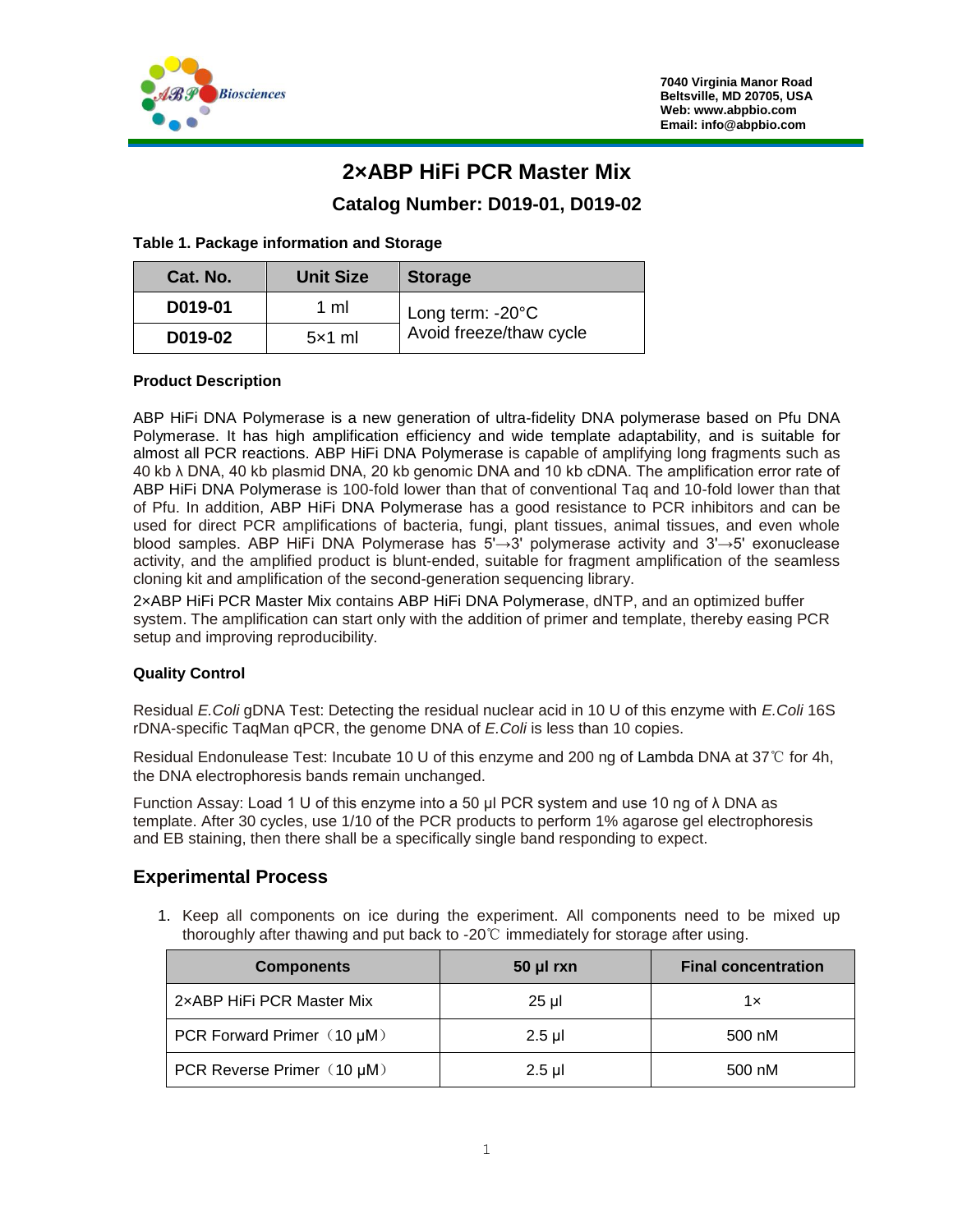| DNA template       | Variable     | as required* |
|--------------------|--------------|--------------|
| ddH <sub>2</sub> O | Add to 50 µl |              |

**Note**: Suggested amount of DNA template in 50 ul rxn system: Genomic DNA: 5 ng - 200 ng; E. coli genomic DNA: 100 pg -100 ng; λDNA: 10 pg - 10 ng; Plasmid or viral DNA: 10 pg - 10 ng.

2. PCR reaction condition:

| Step               | Temperature   | Cycle<br>Time      |
|--------------------|---------------|--------------------|
| Initial Denaturing | 94-96°C       | $1-3$ min          |
| Denaturing         | 94-96 $°C$    | 10-20 sec          |
| Annealing          | $Tm \pm 3$ °C | 10-30 sec<br>25-35 |
| <b>Extension</b>   | 72°С          | 15-30 sec/kb       |
| Final Extension    | $72^{\circ}c$ | 5-10 min           |
| Hold               | 4°C           |                    |

# **Application example**

Taking human genomic DNA as templates, the target fragments of 0.6 kb, 1.0 kb, 2.6 kb, 3.0 kb, 4.0 kb, 5.1 kb, 6.2 kb, 7.1 kb, 8.5 kb, 10.6 kb, 17.8 kb, 20.3 kb, and 21.4 kb were amplified, respectively. The Tm of all primers are approximately 60℃.

The reaction system and program are as follows:

## Recommended PCR System

| <b>Components</b>             | $50$ µl rxn  |
|-------------------------------|--------------|
| 2xABP HiFi PCR Master Mix     | $25 \mu$     |
| PCR Forward Primer (10 µM)    | $2.5$ µl     |
| PCR Reverse Primer (10 µM)    | $2.5$ µl     |
| Human Genomic DNA (100 ng/µl) | 1 µl         |
| ddH <sub>2</sub> O            | Add to 50 µl |

Recommended PCR Program